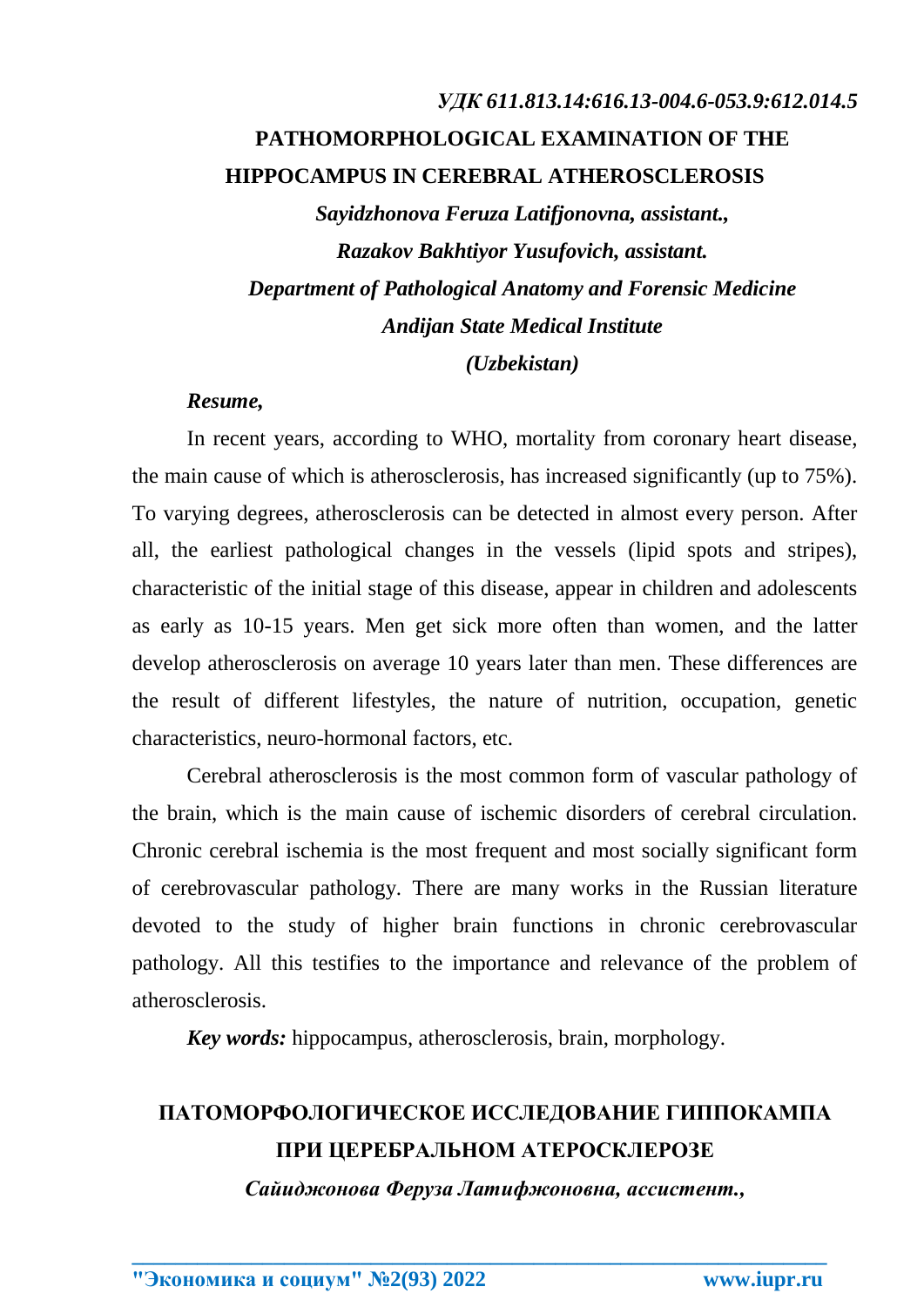# *Разаков Бахтиёр Юсуфович,ассистент. Кафедра патологической анатомии и судебной медицины Андижанский государственный медицинский институт (Узбекистан)*

### *Резюме,*

За последние годы, по данным ВОЗ, значительно увеличилась (до 75%) смертность от ишемической болезни сердца, основной причиной развития которой является атеросклероз. В различной степени атеросклероз можно выявить практически у каждого человека. Ведь самые ранние патологические изменения в сосудах (липидные пятна и полоски), характерные для начальной стадии этого заболевания, появляются у детей и подростков уже в 10-15 лет. Мужчины болеют чаще, чем женщины, причем у последних **атеросклероз** развивается в среднем на 10 лет позже, чем у мужчин. Эти различия являются следствием различного образа жизни, характера питания, рода занятий, генетических особенностей, нервногормональных факторов и пр.

Церебральный атеросклероз - самая распространённая форма сосудистой патологии головного мозга, являющаяся основной причиной ишемических нарушений мозгового кровообращения. Хроническая ишемия мозга является самой частой и наиболее социально значимой формой цереброваскулярной патологии. В отечественной литературе немало работ, посвященных изучению высших мозговых функций при хронической цереброваскулярной патологии. Все это свидетельствует о важности и актуальности проблемы атеросклероза.

*Ключевые слова:* гиппокамп, атеросклероз, головной мозг, морфология.

**Relevance.** One of the most common diseases today is atherosclerosis. Its danger lies not only in its long and asymptomatic development, but also in its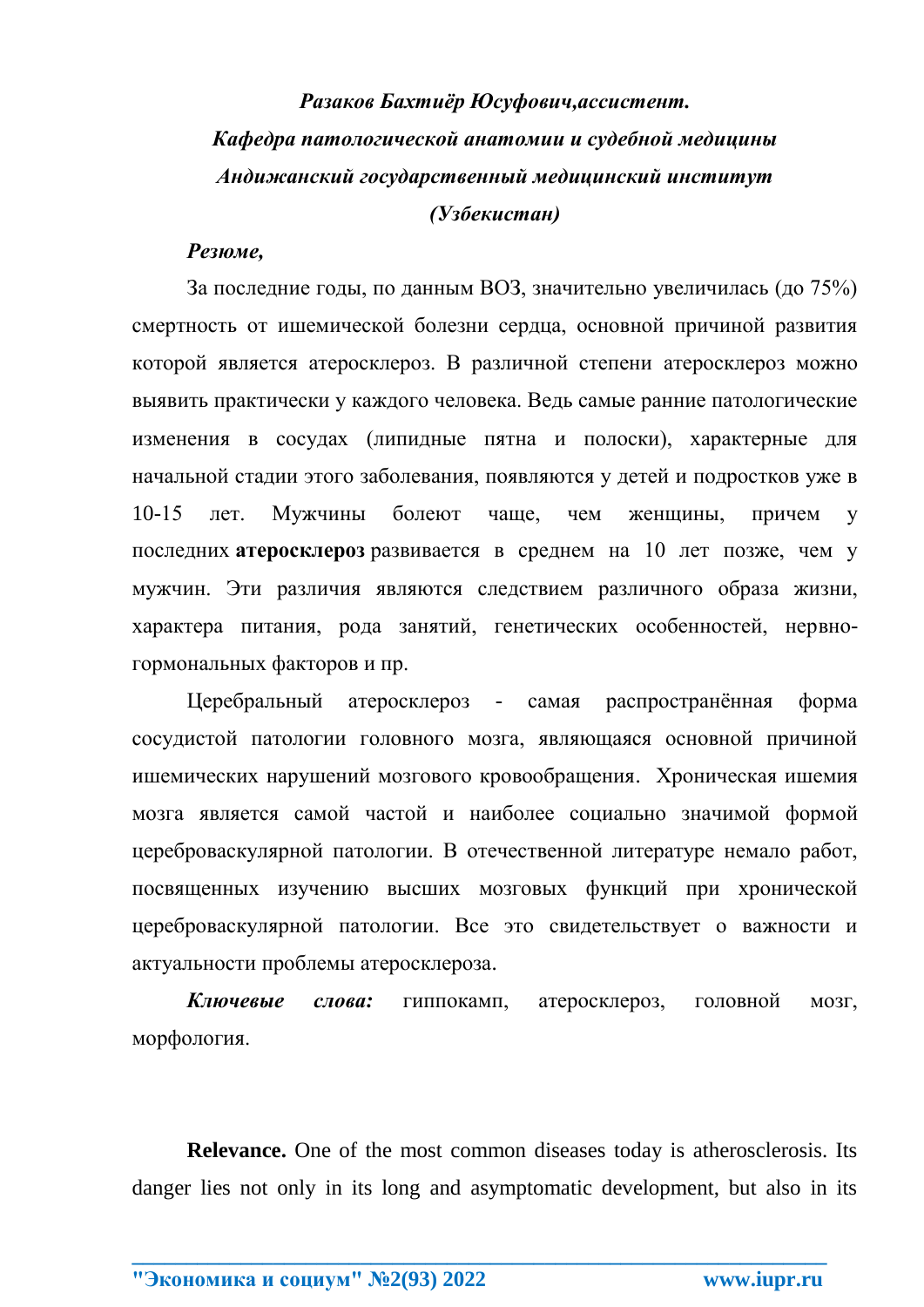ability to affect different arteries and vessels. Pathology of the lower extremities can lead to gangrene of the coronary vessels and aorta - to myocardial infarction, and cerebral vessels - to stroke [2,5]. The cerebral form is one of the varieties of atherosclerosis, and differs from the rest in that it occurs both in young people and in elderly people. The symptoms of the disease are often similar to the symptoms of fatigue, therefore, atherosclerosis is often diagnosed already in the late stages, when the patient's life is in mortal danger[1].

The currently available data on the pathomorphology of the brain in the absence of cerebral circulation of atherosclerotic genesis, including those obtained using modern methods of neuro- and angiovisualization, mostly relate to its substance - cortical and subcortical structures, brain stem and cerebellum. When making a diagnosis of chronic cerebral ischemia, it is often implied that a decrease in memory and other cognitive functions in a patient with cerebral vascular insufficiency is a direct result of chronic cerebral ischemia [3]. But in reality, the relationship between cognitive disorders and cerebrovascular insufficiency may be more complex.

The mechanism of dissociation formation is associated primarily with arterial hypertension, which leads to secondary changes in the vascular wall, mainly of the microcirculatory bed. Arteriosclerosis, which develops as a result, leads to a change in the physiological reactivity of blood vessels [3].

Currently, it is known that the function of the limbic system of the brain is not limited only to emotional reactions, but also participates in maintaining the constancy of the internal environment (homeostasis), regulation of the sleep–wake cycle, learning and memory processes, regulation of autonomic and endocrine functions [5]. The hippocampus, as the central link of the limbic system, participates in the highest coordination of reproduction and emotional behavior, as well as in the processes of assimilation and memorization of new information, which affects the emotionally colored awareness of perceived reality and, in general, the quality of life. The hippocampus plays a corrective role in enhancing the inhibitory effects of stress response, blood pressure regulation [4].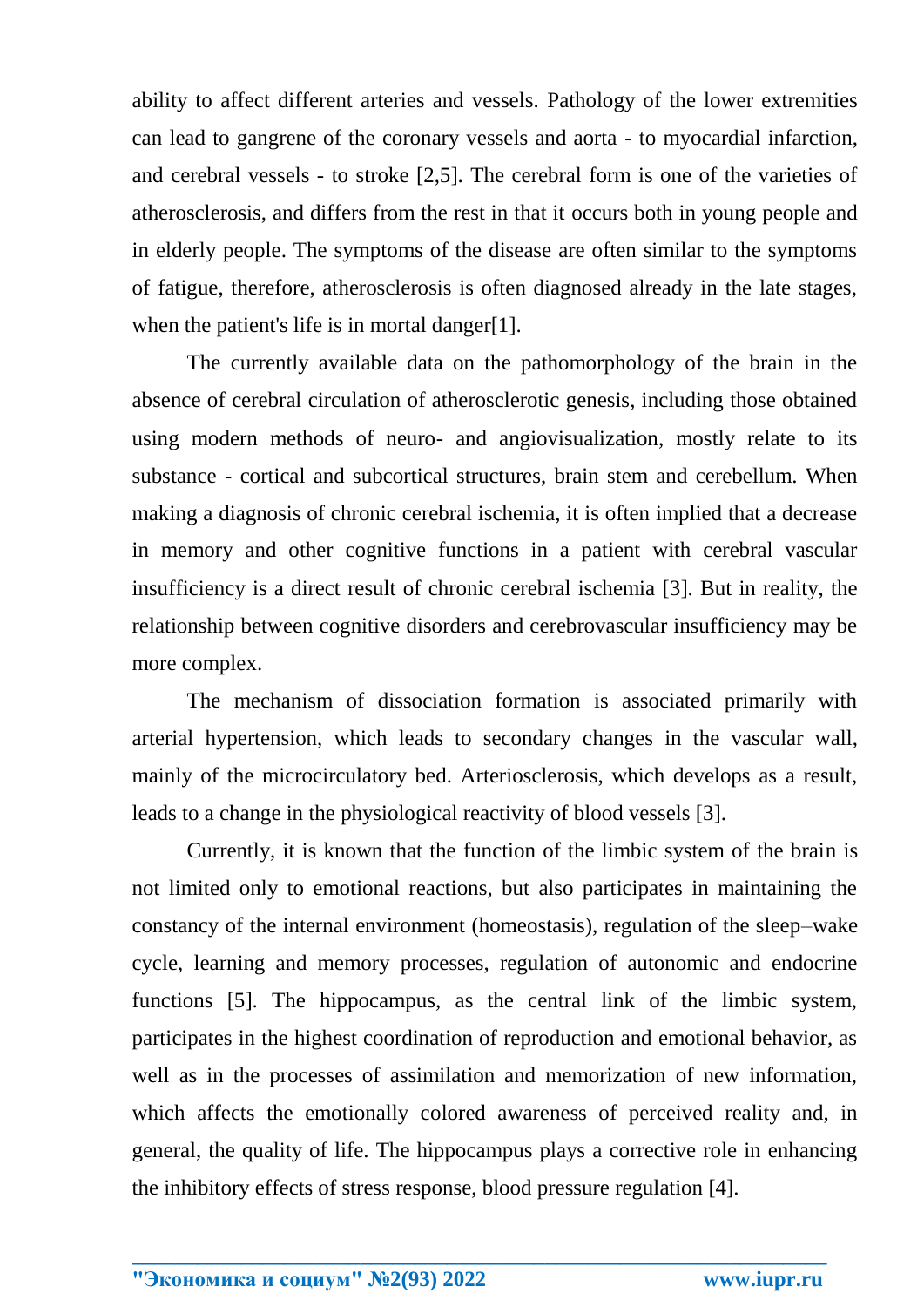Cerebrovascular disease ranks second among diseases of the circulatory system in the structure of the initial causes of death according to autopsy results [4]. The morphological basis of cerebrovascular disease in most cases is cerebral atherosclerosis [2]. Despite numerous literature data on the problem of cerebral atherosclerosis [1,5], morphological features of the hippocampus in this disease remain unexplored.

**The purpose of the study.** The purpose of this study was to study the morphology of the hippocampus in cerebral atherosclerosis.

**Materials and methods of research.** During the subsequent pathological examination, we selected cases in which cerebral atherosclerosis was detected in the deceased, and the main diseases were: coronary heart disease (27.4%), arterial hypertension (41.6%), cirrhosis of the liver (19.8%), chronic obstructive bronchitis and bilateral pneumonia (11.2%). The fixation of the material for microscopic examination was in neutral 10% formalin and Buena liquid for 24 hours, pouring into paraffin was carried out according to the generally accepted method.

To study the elements of the central nervous system, thionine staining was performed using the Nissl method. To study the neurotopography of the hippocampal layers and to assess the mutual disposition of nerve fibers, neurons and glia, the method of impregnation of paraffin sections with silver nitrate according to Bilshovsky in the Landau modification for paraffin sections was used. The analysis of quantitative indicators was performed on IBM using the statistical software package "Statistica" v 6.0.

The results of the study. The features of the cytoarchitectonics of the pyramidal layer of the hippocampus served as the basis for its division into 4 main fields oriented in the mediolateral direction and designated as CA1 – CA4. The main fields of the hippocampus proper are the fields CA1 and CA3. In all the studied deceased elderly men, a pathoanatomic examination revealed atherosclerosis of the cerebral arteries with damage to the middle cerebral artery at the stage of fat spots and atheromatous plaques with lumen stenosis of less than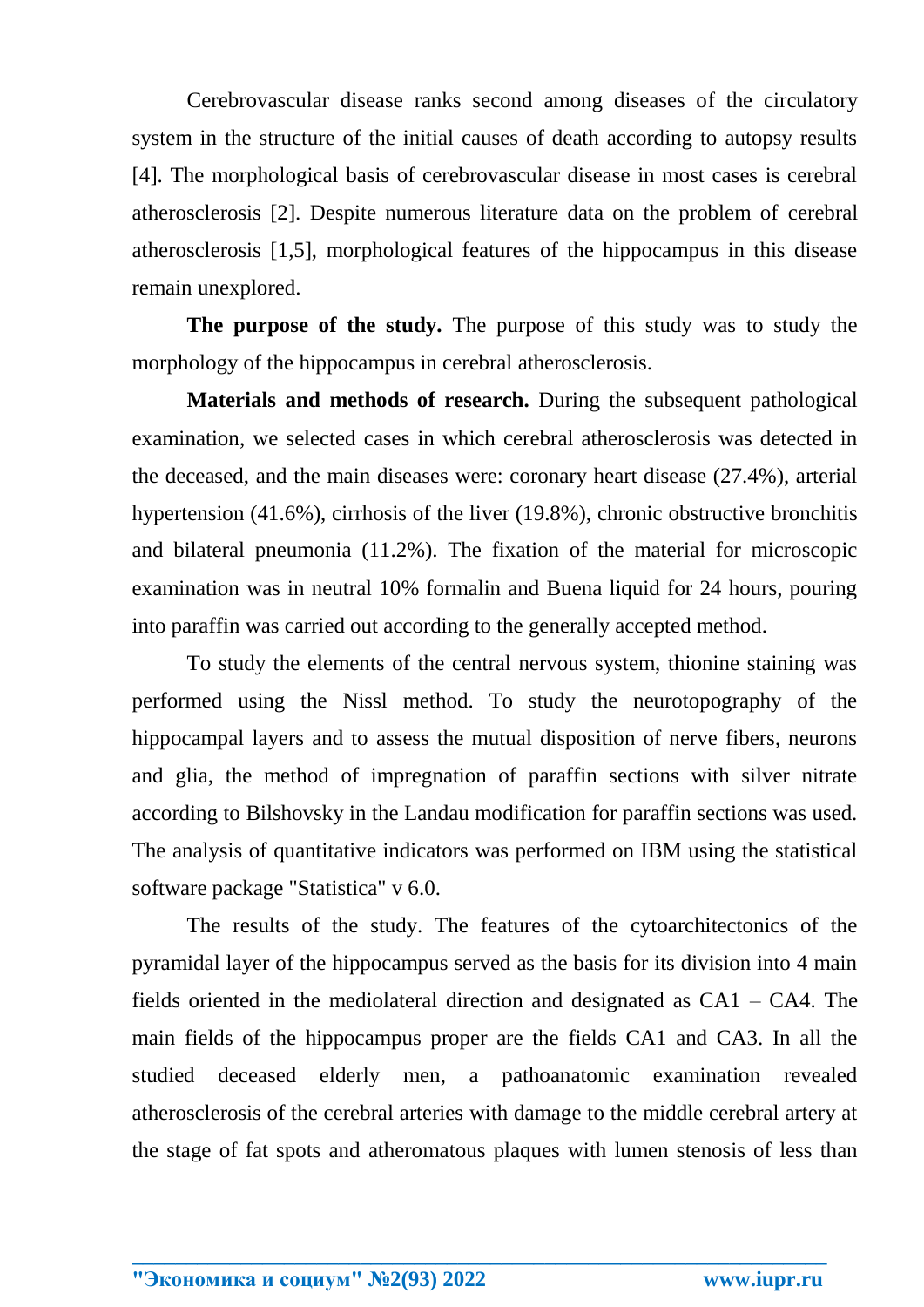30%. According to medical records, there was no clinical picture of dyscirculatory encephalopathy.

Microscopic examination of the hippocampus revealed in most cases the presence of pericellular edema, especially in the ganglion layer in all zones, as well as a different degree of severity of lipofuscinosis of neurons. Granular globular cells (activated macrophages) were often found in the subependimal parts (alveolus) and perivascularly. In most cases, circulatory disorders were observed in the vessels of the microcirculatory bed in the form of fullness, less often stasis. In some cases, in persons of the pecnic somatotype, fresh diapedetic perivascular hemorrhages were detected from minor to more pronounced, which may be due to the hypoxic nature of damage to the cortical structures of the brain in the terminal period.

In addition, damaged neurons with dark cytoplasm of the pericaryon and dark pycnotic nuclei were detected, as well as the appearance of microgia near the pericaryon neurons (gliosis). In the semi-quantitative analysis of morphological changes, the most pronounced changes were observed in the CA1 and CA3 zones. At the same time, signs of spongiosis and lacunar structure were more often found in CA1.

Considering that cerebrovascular insufficiency is characterized by hypoglycemia, cerebral ischemia and, as a consequence, leads to damage to brain neurons, activation of apoptosis mechanisms, our study shows that in the hippocampus of deceased elderly men in the early stages of cerebral artery atherosclerosis in the absence of clinical signs of dyscirculatory encephalopathy, structural signs of damage to ganglion layer neurons and reactions from gliocytes are observed.

The detection of circulatory disorders in the vessels of the microcirculatory bed of the hippocampus is comparable with the results of some researchers demonstrating damage to the vascular wall and cerebral blood flow in cerebrovascular disease, which, in turn, can lead to cognitive disorders and changes in the emotional sphere.